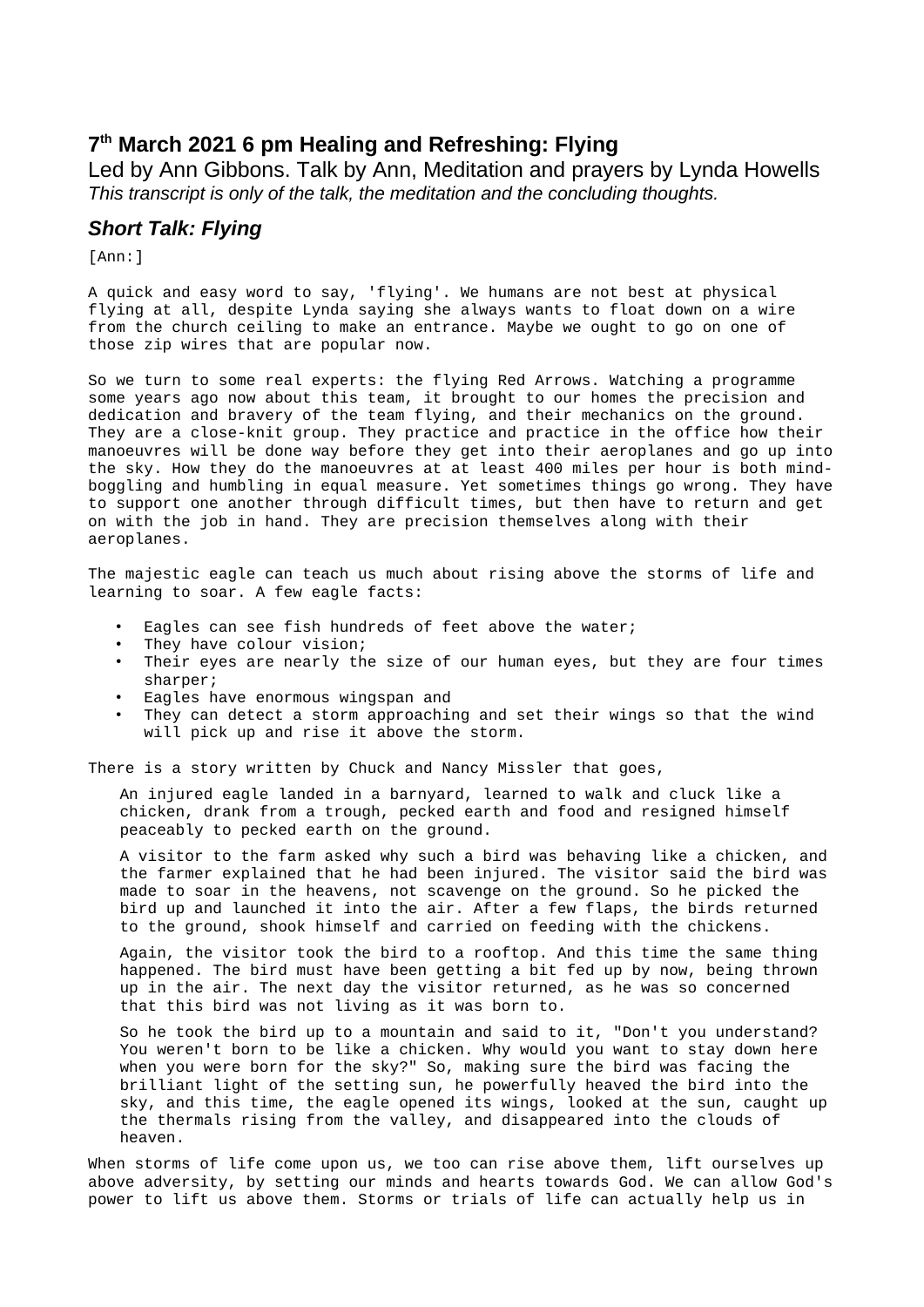our walk of faith, though they may not feel like this at the time. This is because they build something in us that will be part of our lives forever. Paul wrote in 2 Corinthians chapter 4, verses 16 to 18,

16 Therefore we do not lose heart. Though outwardly we are wasting away, yet inwardly we are being renewed day by day. 17 For our light and momentary troubles are achieving for us an eternal glory that far outweighs them all. 18 So we fix our eyes not on what is seen, but on what is unseen, since what is seen is temporary, but what is unseen is eternal.

God's children were born to fly. They were created by a loving God to soar. He has called them to live in the heights. Yet too many have huddled together in the barnyard, content to be comfortable with the crumbs.

When an eagle flies above the storm, it is, in a sense, overcoming it. But it uses the strength of the storm to rise above it. This is one thing that God wants us to do, use adversity for gain. We need to learn from trials, to grow from experience and be made better. James chapter 1, verses 2 to 4 [NLT] reads,

2 Dear brothers and sisters, when troubles of any kind come your way, consider it an opportunity for great joy. 3 For you know that when your faith is tested, your endurance has a chance to grow. 4 So let it grow, for when your endurance is fully developed, you will be perfect and complete, needing nothing.

Several verses show us that trials are to be confronted and endured, a lifetime of learning: 2 Timothy chapter 4 verse 5, Hebrews 12 verse 7.

I think the lifetime of learning is very ongoing for me.

### *Meditation: Flying*

[Lynda:]

Flying: imagine for a moment, hoping in the Lord, hoping. I think, "What for?" For what I think I need? Well, maybe what the Lord knows I need.

Flying. At the moment all this word conjures up Is the thought of loss of freedom. Living through this pandemic, flying off into far-flung places for new experiences, holidays, and excitement, rest and fun, seems to be a far-off dream. Living through a lockdown, confined to our homes, flying just seems to be a distant memory from the past. The word 'flying' represents a sense of freedom which is not happening at the moment. Our wings have been well and truly clipped. Many of us are feeling weak, vulnerable and unsure of the future.

Renewing my strength – if only! Life can be such a roller-coaster at the best of times. Waking up, getting out of bed can even be a challenge at times. It's good in bed, hidden away under the duvet, so that the world can find me. Hope is the last thing on my mind. But wait, think: who am I putting my hope in? Who am I trusting to help me fly? To be honest, at times relying on my own state of mind, emotions and thoughts is a recipe for disaster, a failure. But at other times self is reasonably OK.

Oh, my Lord, the choice is mine. You have given me that freedom to choose. Oh, that I would choose You, trust You. Easy words to say, but what do they mean to me? Not always easy to believe: trusting a Man I cannot see. And yet You tell me in your Word You speak to me in Your Word, You speak to me through others. You tell me that if I hope and trust in you, I will fly. I will soar on wings like eagles. Oh, imagine the freedom not to be bound by chains, chains which I've put around myself, chains which stop me from being free, being free to be the person that you want me to be. In my own strength, I struggle like a butterfly caught in a net, flapping its wings but getting nowhere, wearing myself out both physically and mentally. Imagine an eagle flying, its wings open in full flight. The power, the strength, the freedom to fly without limits or boundaries.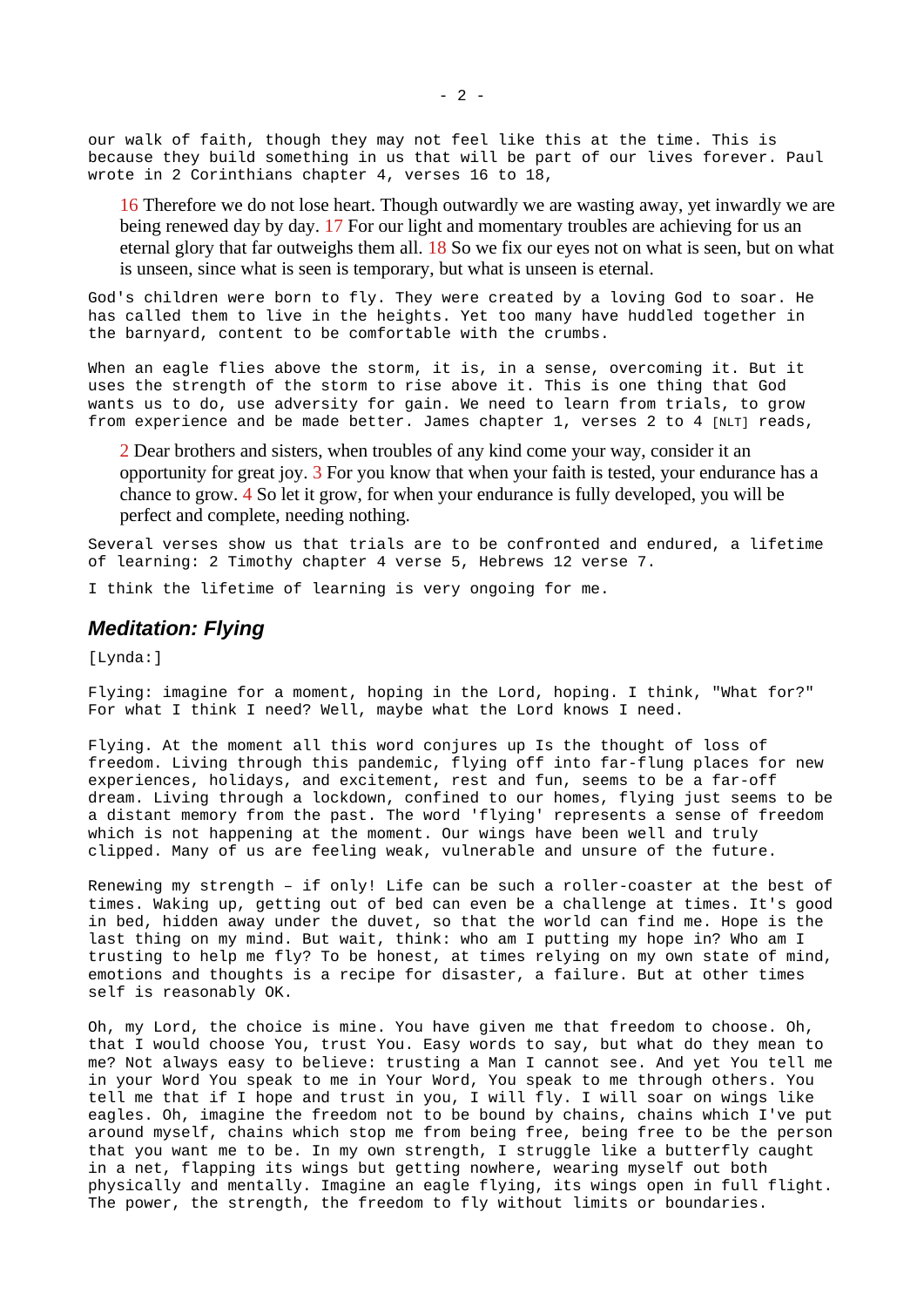Father God promises this for us, if only: if only we could believe Him and trust Him more than we trust ourselves. Watch the birds as they fly: soaring, diving, following each other, taking us in turns to lead, gliding, and sometimes allowing themselves just to be carried along on the air currents. Life is like this: ups and downs, peaceful times, others stormy. But don't forget: through it all, God never changes. His Word for us is the same yesterday, today and forever.

Yes, I'm sure we all cause Him sadness, especially when we ignore Him, cut Him out of our lives. But He never, ever stops loving us. One day we pray this pandemic will be conquered, and we will be able to meet and hug one another. In the meantime, we can still fly in our hearts, trusting Father God with our lives day by day, and through that trust we may fly to places we would never have dreamed of: adventures and challenges beyond our wildest dreams.

Watch the birds as they fly from branch to branch, free; sometimes they sing, sometimes they squawk. But they are free, they're not bound. Oh, that we could fly freely without the chains and bonds which bind us, bonds of fear, selfdoubt, failure, the lack of courage, no self-worth, feeling unloved, judged. Heavenly Father doesn't see us like this. We are His beloved children. He sees beyond our human frailties. Oh, that we would let go of the chains which bind us and free us to fly.

So let's start afresh, not perhaps by trying to fly to the top of the tree, but flying gently amongst the lower branches, allowing ourselves to be free, giving ourselves permission just to be. God's time is not always our time in life. And we have to be patient. His love, plans for us and patience never end. What He asks of us is our honesty, always to be true to Him and ourselves.

Flying, flying like a kite, where the wind takes it, flying free to a point, but held by the string attached to it, and held in the hand of the person holding the string, gently guiding the kite, controlling it, to enable it to soar higher and higher. Yet sometimes there is a lull: the wind drops. But we can be assured that the hands of our Heavenly Father will always hold the string if we ask Him. So whether we are flying or still, we are still safe.

But who do we want to guide and lead us? Oh, that we could soar on wings like eagles with our Father God guiding us. We can. The choice is ours. Father God is glorified when we allow Him to strengthen us and free us to fly. Dare we take up that challenge? I'll leave that one with you. Amen.

#### *Conclusion*

[Ann:]

Eagle nests are very high in the treetops. They look like platforms, a bit of a precarious outlook. When it comes time for the chicks to leave the nest, a parent boots them off the edge. The bird free-falls. And then instinct makes them spread their wings, and they start to soar.

In this season of Lent, we can read of the temptation of Christ by the devil, finally leaving Jesus at the top of the mountain where the devil had told Jesus, He could have all the kingdom if He would bow down to him. Finally, the devil gave up and left Jesus at the top of the mountain, looking out on His Father's kingdom. And God sent the angels to minister to Him. It can sometimes feel that we have had a mountain to climb, that we feel booted out when challenges come along. But we must try to remember that when God takes our hand, He will never let go. It's not us hanging on, but we being firmly, securely held. Our wings are our trust in Him holding on to us, if you like.

God has a wonderful promise for us in Revelation, chapter 3, verse 21 [NKJV]: